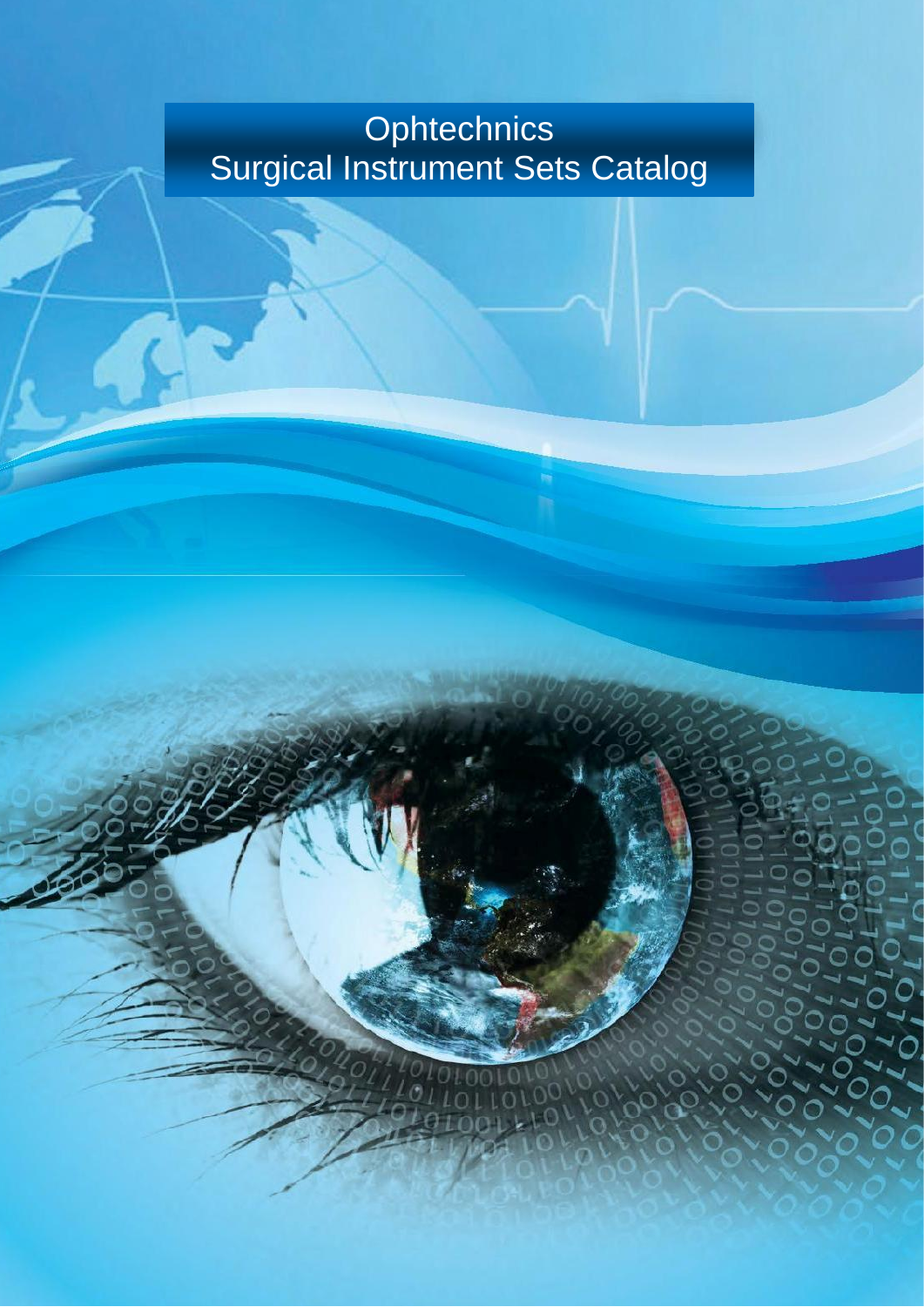ľ

### CATARACT SURGERY SET



| $\mathbf{1}$   | Spatula cum Y Rotator Double Ended        | 27 | Kelman McPherson IOL Forceps              |
|----------------|-------------------------------------------|----|-------------------------------------------|
| 2              | <b>Barraquer Wire Speculum (Adult)</b>    | 28 | <b>Tying Forceps Straight</b>             |
| 3              | Barraquer Wire Speculum (Child)           | 29 | <b>Tying Forceps Curved</b>               |
| 4              | <b>Barraquer Wire Speculum (Infant)</b>   | 30 | <b>Dressing Forceps Serrated Jaws</b>     |
| 5              | <b>Iris Wire Retractor Straight</b>       | 31 | <b>Moorefield Conjunctival Forceps</b>    |
| 6              | <b>Caliper Graduated</b>                  | 32 | <b>Fixation Forceps</b>                   |
| $\overline{7}$ | <b>Capsule Polishing Curette</b>          | 33 | <b>Superior Rectus Forceps</b>            |
| 8              | <b>Sinskey Hook Angled</b>                | 34 | Capsular Arruga Forceps                   |
| 9              | Kuglen Hook Manipulator Angled            | 35 | <b>Lens Holding Forceps</b>               |
| 10             | Vectis/Loop                               | 36 | Castroveijo Corneal Scissors Universal    |
| 11             | Cyclodialysis Spatula Double Ended        | 37 | <b>Micro Corneal Scissors</b>             |
| 12             | Lens Spatula Double Ended                 | 38 | <b>Westcott Tenotomy Scissors</b>         |
| 13             | <b>Iris Repositor Double Ended</b>        | 39 | <b>Corneal Scissors Angled to Side</b>    |
| 14             | <b>Cataract Knife Sliding Mode</b>        | 40 | <b>Vannas Micro Scissors Straight</b>     |
| 15             | <b>Corneal Tooks Knife</b>                | 41 | <b>Vannas Capsulotomy Scissors Angled</b> |
| 16             | <b>Smith Lens Expressor</b>               | 42 | <b>Barraquer Micro Needle Holder</b>      |
| 17             | <b>Ball Heat Cautery</b>                  | 43 | Castroveijo Needle Holder                 |
| 18             | <b>Blade Breaker &amp; Holder</b>         | 44 | <b>Angular Cannula</b>                    |
| 19             | Serrefine Bull Dog Clamp (2)              | 45 | <b>Posterior Capsule Polisher</b>         |
| 20             | <b>Baby Jones Towel Clip Cross Action</b> | 46 | Cortex Cannula                            |
| 21             | Hartman Mosquito Forceps Straight         | 47 | Simcoe Irrigation/Aspiration Cannula      |
| 22             | <b>Halsted Mosquito Forceps Curved</b>    | 48 | <b>Silicone Bulb with Connector</b>       |
| 23             | <b>Botvin Iris Forceps</b>                | 49 | <b>Infusion Handle</b>                    |
| 24             | Pierse Hoskins Corneal Forceps St         | 50 | <b>BP Handle</b>                          |
| 25             | <b>Corneal Forceps Toothed Straight</b>   | 51 | <b>Sterilization Case</b>                 |
| 26             | Lims Tooth Forceps Extrafine              |    |                                           |
|                |                                           |    |                                           |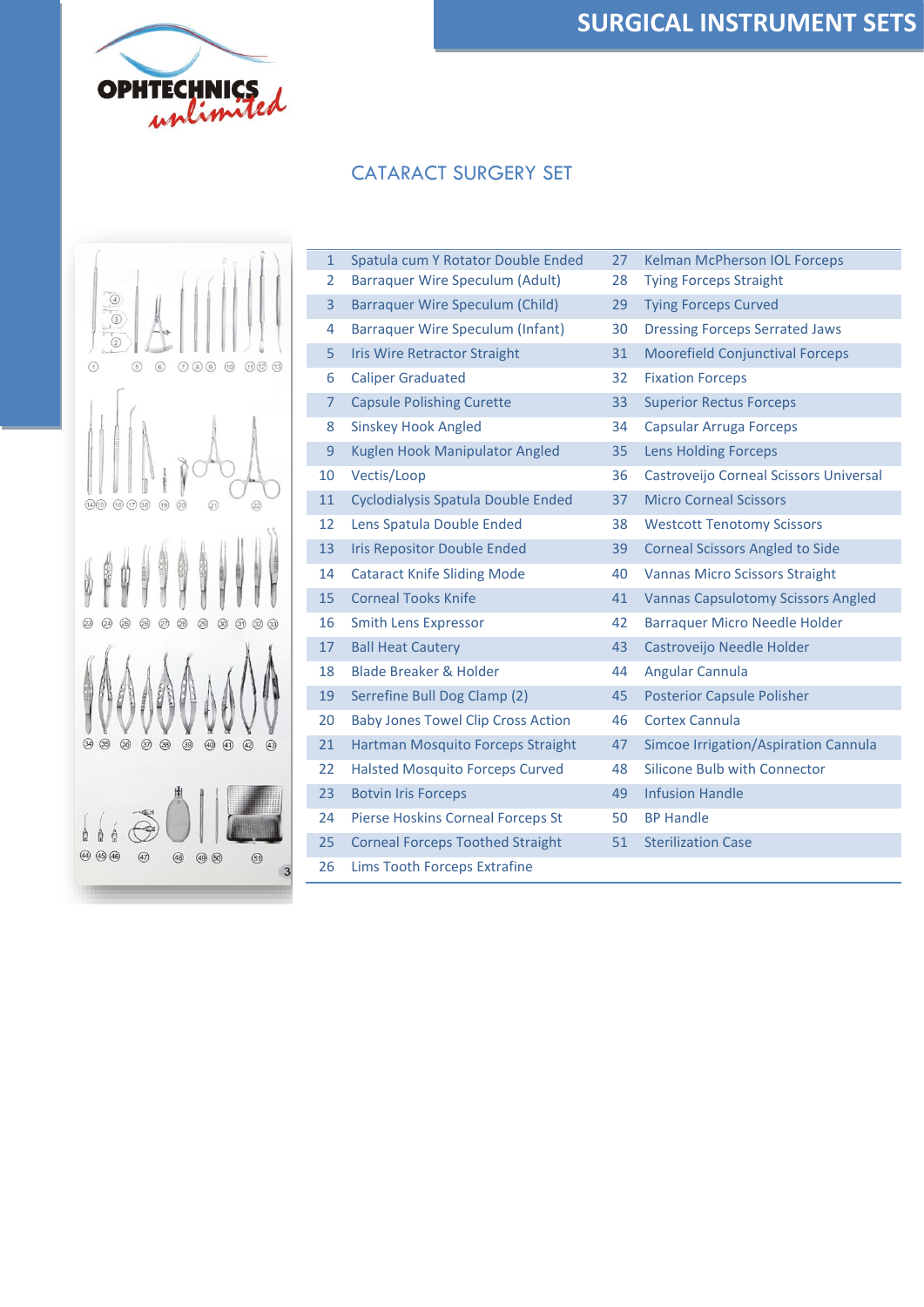

#### **SMALL INCISION CATARACT SURGERY (SICS) SET**



| $\mathbf{1}$   | <b>Nucleus Cracker</b>                   |
|----------------|------------------------------------------|
| I.             | <b>Nucleus Removal Forceps</b>           |
| $\overline{3}$ | <b>Nucleus Trisector</b>                 |
| 4              | <b>Nucleus Bisector</b>                  |
| 5              | <b>Nucleus Cutting Board</b>             |
| 6              | Side Port/Lance Tip Knife                |
| $\overline{7}$ | <b>Crescent Knife</b>                    |
| 8              | <b>Keratome Knife</b>                    |
| 9              | <b>Speculum Self Retaining</b>           |
| 10             | <b>Nucleus Spatula</b>                   |
| 11             | <b>Blade Breaker &amp; Holder</b>        |
| 12             | <b>Gerrad Corneoscleral Forceps</b>      |
| 13             | <b>Kramer Fixation Forceps 1x2 Teeth</b> |
| 14             | Lens Holding Forceps T-Shaped            |
| 15             | <b>Blumenthal Cystotome</b>              |
| 16             | Cortex Cannula                           |
| 17             | <b>Irrigating Vectis Serrated</b>        |
| 18             | <b>Nucleus Delivery Punch Cannula</b>    |
| 19             | <b>AC Maintainer</b>                     |
| 20             | <b>Nucleus Hydrodissection Cannula</b>   |
| 21             | <b>Hydrolysis Cannula</b>                |
| 22             | J Loop I/A Cannula (Right & Left)        |
| 23             | <b>Aspiration Handpiece</b>              |
| 24             | <b>Sterilization Tray</b>                |
| 25             | Sapphire Surgical Blade Set (Optional)   |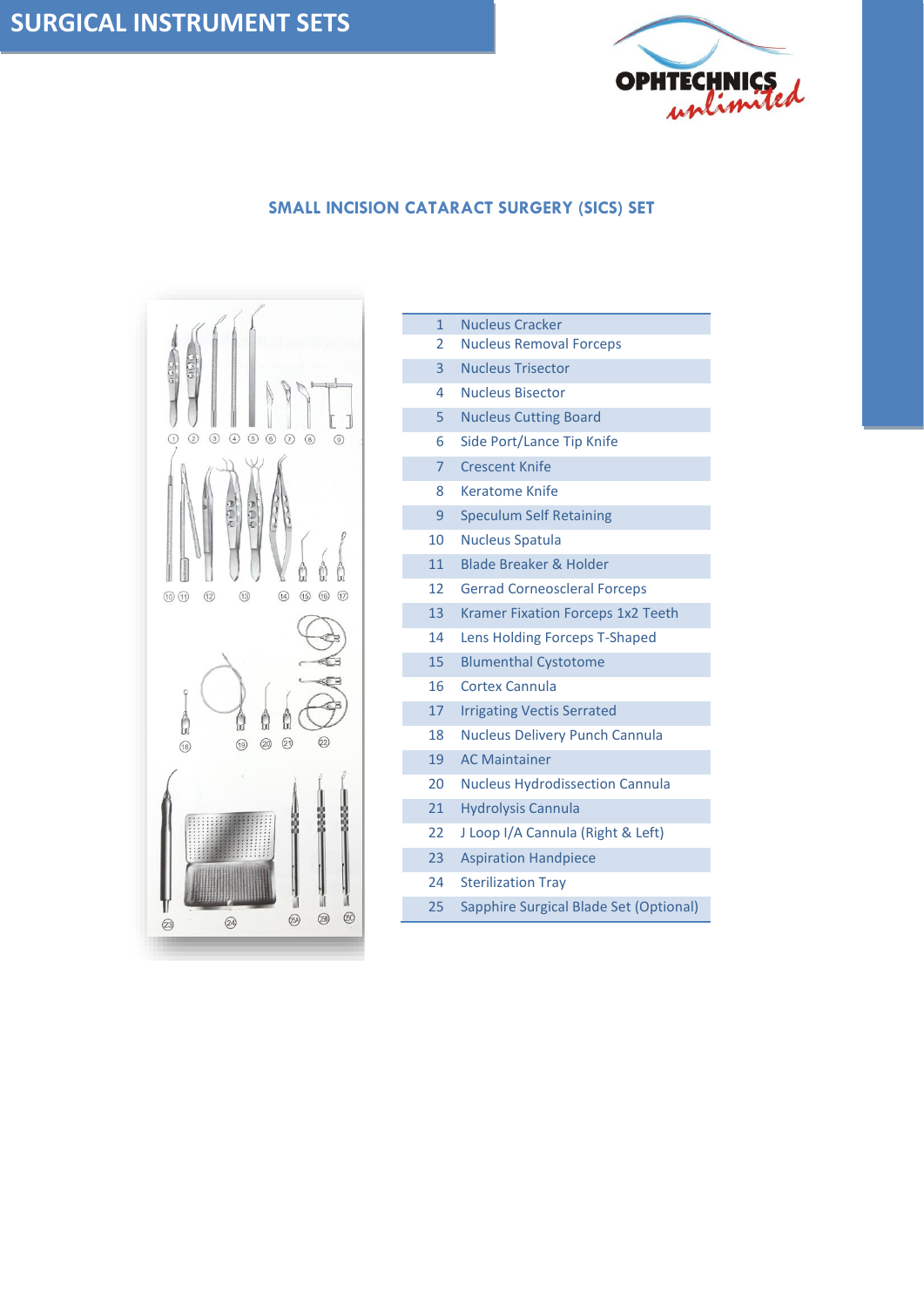

#### **PHACOEMULSIFICATION SET**

Г

I

ſ

I

I

I

I

I

I



| $\overline{2}$ | <b>Phaco Chopper Blunt</b>               |
|----------------|------------------------------------------|
| 3              | <b>Phaco Chopper Sharp</b>               |
| 4              | Pre-Chopper                              |
| 5              | <b>Lens Folding Forceps</b>              |
| 6              | Lens Inserter                            |
| 7              | Lens Folder Box Type                     |
| 8              | Lens Inserter Acrylic Lens               |
| 9              | <b>Nucleus Cracker</b>                   |
| 10             | <b>Nucleus Removal Forceps</b>           |
| 11             | <b>Phaco Speculum Self Retaining</b>     |
| 12             | <b>Temporal Nasal Speculum</b>           |
| 13             | <b>Globe Fixation Ring</b>               |
| 14             | Castroveijo Caliper Graduated            |
| 15             | <b>Nucleus Manipulator Paddle Shaped</b> |
| 16             | Cyclodialysis Spatula Double Ended       |
| 17             | <b>Nucleus Spatula</b>                   |
| 18             | Serrefine Bulldog Clamp (2)              |
| 19             | Towel Clip (2)                           |
| 20             | <b>Hoskins Colibri Forceps</b>           |
| 21             | <b>Lims Forceps Toothed</b>              |
| 22             | <b>Kramer Corneal Fixation Forceps</b>   |
| 23             | <b>Tying Forceps Straight</b>            |
| 24             | Capsulorhexis Ultrafine Forceps          |
| 25             | <b>Gills Vannas Capsulotomy Scissors</b> |
| 26             | <b>Needle Holder Micro</b>               |
| 27             | Angular Cannula                          |
| 28             | <b>Hydrodissection Cannula</b>           |
| 29             | <b>Hydrolysis Cannula</b>                |
| 30             | Silicone Bulb with Connector             |
| 31             | <b>Bimanual Irrigation Handpiece</b>     |
| 32             | <b>Bimanual Aspiration Handpiece</b>     |
| 33             | <b>Sterilization Tray</b>                |

Phaco Spatula cum Y Rotator Double Ended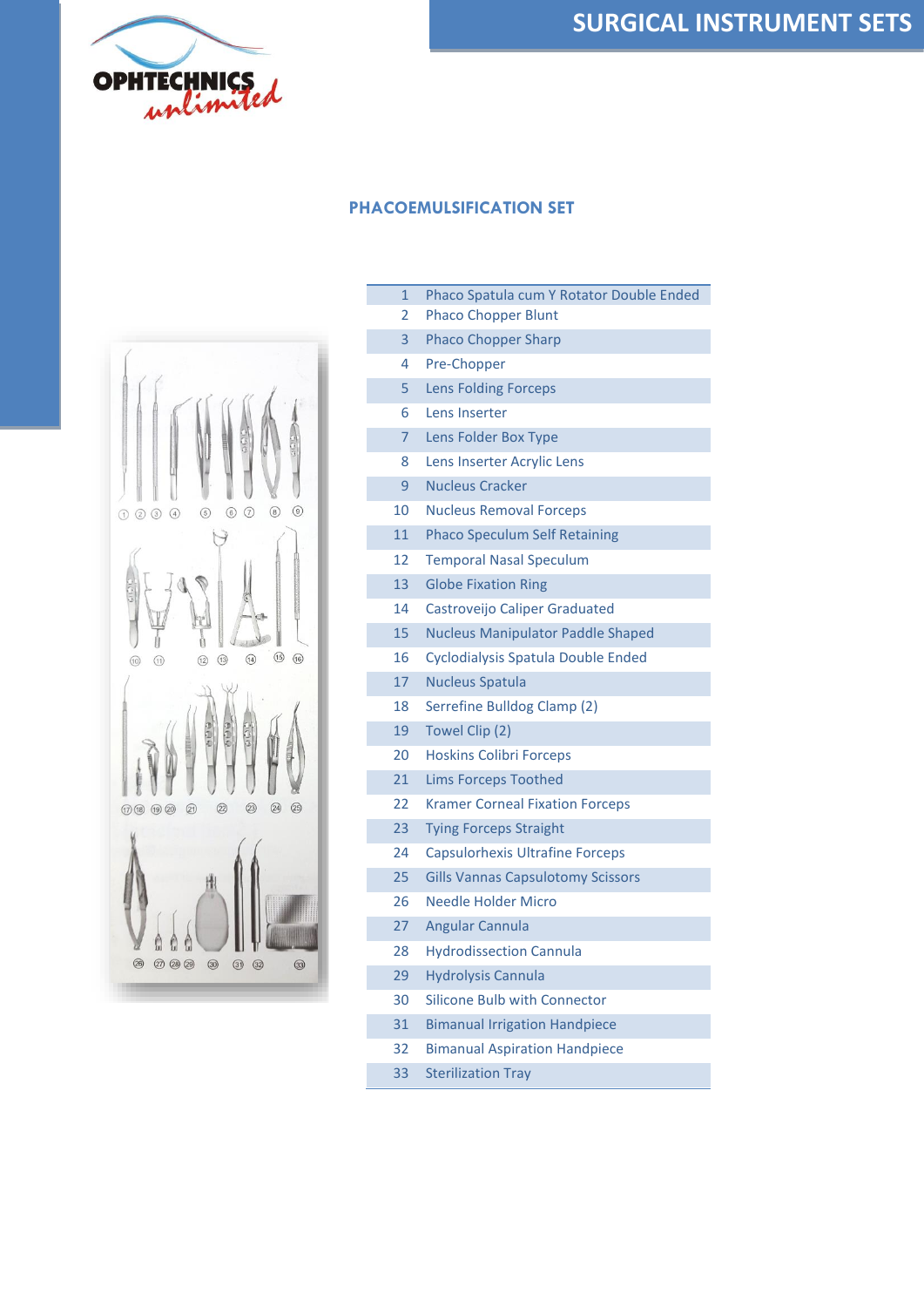

#### **GLAUCOMA SET**



| 1              | <b>Barraquer Wire Speculum</b>        |
|----------------|---------------------------------------|
| 2              | <b>Clark Speculum</b>                 |
| 3              | Castroveijo Caliper Graduated         |
| 4              | <b>Iris Hook Angled</b>               |
| 5              | <b>Patson Dissector Double Ended</b>  |
| 6              | Cyclodialysis Spatula Double Ended    |
| $\overline{7}$ | <b>Tooks Corneal Knife</b>            |
| 8              | <b>Blade Breaker &amp; Holder</b>     |
| 9              | <b>Kelly Glaucoma Punch</b>           |
| 10             | Castroveijo Holth Punch               |
| 11             | Trabeculotomy Probe (Right & Left)    |
| 12             | <b>Towel Clip Cross Action</b>        |
| 13             | <b>Artery Forceps Straight</b>        |
| 14             | <b>Artery Forceps Curved</b>          |
| 15             | <b>Hess Iris Forceps</b>              |
| 16             | <b>Girard Colibri Forceps</b>         |
| 17             | <b>Castroveijo Corneal Forceps</b>    |
| 18             | <b>Tying Forceps Straight</b>         |
| 19             | <b>Dressing Forceps Serrated</b>      |
| 20             | <b>Westcott Tenotomy Scissors</b>     |
| 21             | <b>Vannas Scissors Angled Upwards</b> |
| 22             | <b>Barraquer Iris Scissors</b>        |
| 23             | Castroveijo Needle Holder             |
| 24             | <b>AC Wash Cannula</b>                |
| 25             | <b>Silicone Bulb with Connector</b>   |
| 26             | <b>Sterilization Tray</b>             |
|                |                                       |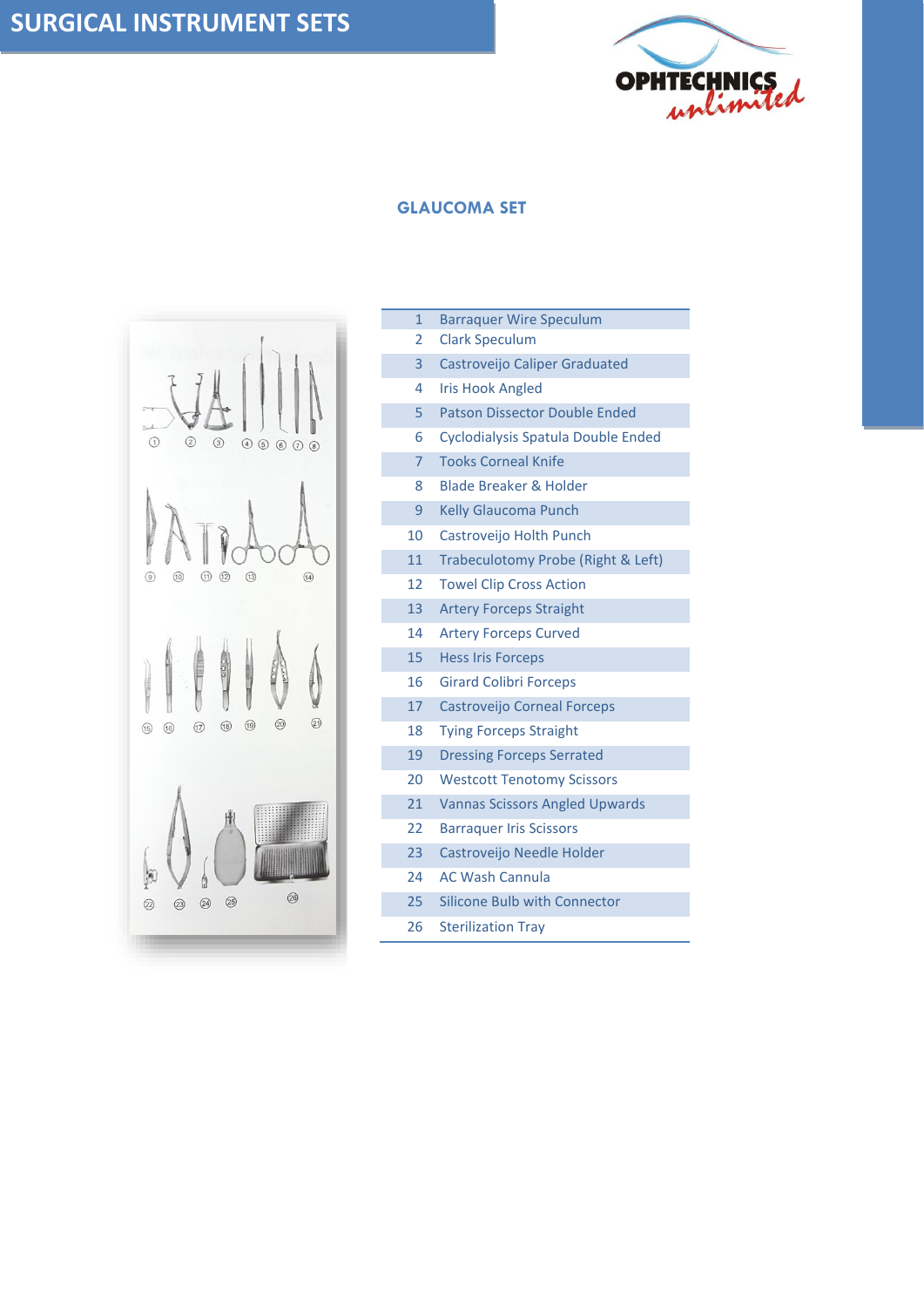

### **SURGICAL INSTRUMENT SETS**

#### **CORNEAL TRANSPLANTATION SET**



| $\overline{1}$ | <b>Guyton Park Speculum</b>           |
|----------------|---------------------------------------|
| 2              | <b>Clark Speculum</b>                 |
| 3              | <b>Fleringa Ring Set</b>              |
| 4              | Castroveijo Caliper Graduated         |
| 5              | Castroveijo Corneal Trphine           |
| 6              | <b>Corneal Trephine</b>               |
| $\overline{7}$ | <b>Corneal Radial Marker 6 blades</b> |
| 8              | Patson Spatula Double Eneded          |
| 9              | Paufiquer Knife                       |
| 10             | Serrefine Bulldog Clamp (2)           |
| 11             | <b>Towel Clip</b>                     |
| 12             | <b>Artery Forceps</b>                 |
| 13             | Hess Iris Forceps 1x2 Teeth           |
| 14             | <b>Hoskins Colibri Forceps</b>        |
| 15             | <b>Tying Forceps</b>                  |
| 16             | <b>McPherson Forceps</b>              |
| 17             | <b>Jaffe Tying Forceps</b>            |
| 18             | <b>Westcott Tenotomy Scissors</b>     |
| 19             | <b>Corneal Scissors Left</b>          |
| 20             | <b>Corneal Scissors Right</b>         |
| 21             | <b>Corneal Scissors Curved</b>        |
| 22             | Needle Holder Micro Curved            |
| 23             | <b>Angular Cannula</b>                |
| 24             | <b>AC Wash Cannula</b>                |
| 25             | <b>Silicone Bulb with Connector</b>   |
| 26             | <b>Sterilization Tray</b>             |
| ΝI             | <b>Eye ball Stand</b>                 |
|                |                                       |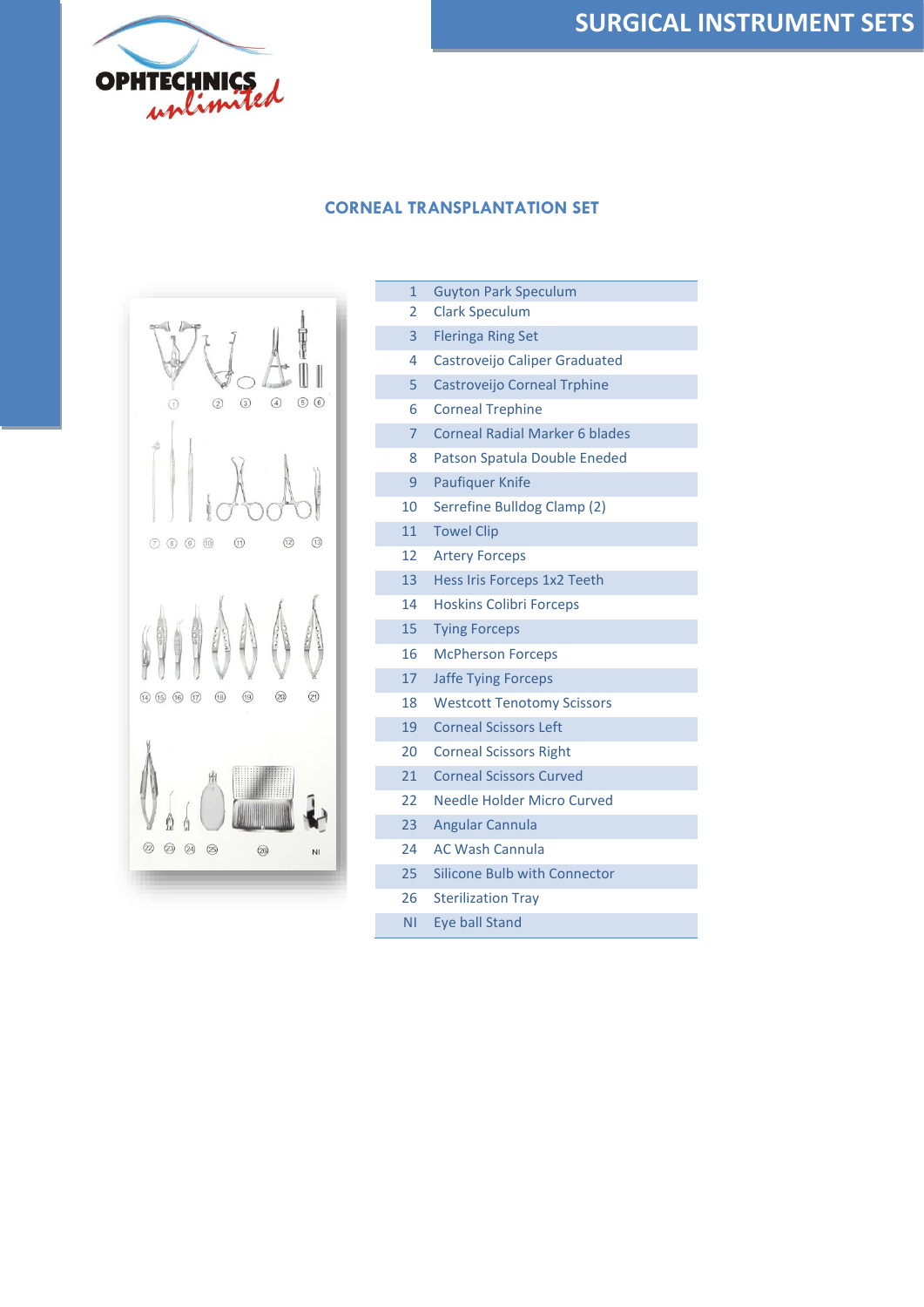

#### **MUSCLE SURGERY SET**



| $\mathbf{1}$    | <b>Clark Speculum</b>               |
|-----------------|-------------------------------------|
| 2               | <b>Desmarres Lid Retractor</b>      |
| $\overline{3}$  | Castroveijo Caliper Graduated       |
| 4               | <b>Greafe Muscle Hook</b>           |
| 5               | Jameson Muscle Hook                 |
| 6               | <b>Cullers Muscle Hook</b>          |
| $\overline{7}$  | Serrefine Bulldog Clamp (2)         |
| 8               | <b>Towel Clip Cross Action</b>      |
| 9               | <b>Artery Forceps Straight</b>      |
| 10              | <b>Artery Forceps Curved</b>        |
| 11              | <b>Corneal Toothed Forceps</b>      |
| 12              | <b>Dressing Forceps Serrated</b>    |
| 13              | <b>Tissue Forceps 1x2 Teeth</b>     |
| 14              | Jameson Muscle Forceps (Right-Left) |
| 15 <sup>2</sup> | Worth Muscle Forceps (Right-Left)   |
| 16              | <b>Westcott Tenotomy Scissors</b>   |
| 17              | <b>Stevens Tenotomy Scissors</b>    |
| 18              | <b>Barraquer Needle Holder</b>      |
| 19              | <b>AC Wash Cannula</b>              |
| 20              | Silicone Bulb with Connector        |
| 21              | <b>Sterilization Tray</b>           |
|                 |                                     |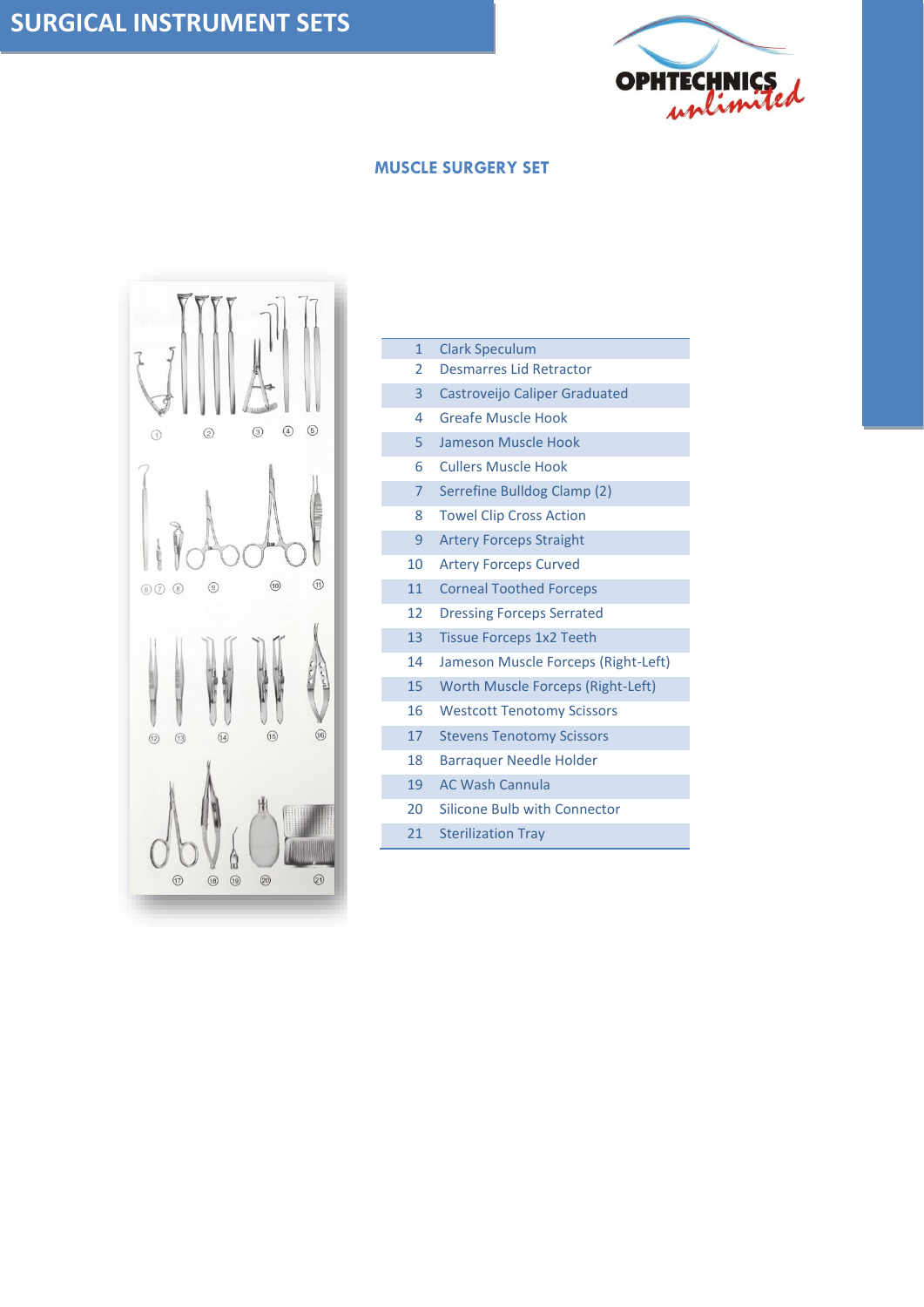

#### **ENUCLEATION SET**



| 1              | <b>Clark Speculum</b>                     |
|----------------|-------------------------------------------|
| $\mathcal{P}$  | Desmarres Lid Retractor                   |
| 3              | <b>Bunge Evisceration Spoon</b>           |
| 4              | <b>Mulle Evisceration Spoon</b>           |
| 5              | <b>Wells Enucleation Spoon</b>            |
| 6              | <b>Strabismus Hook</b>                    |
| $\overline{7}$ | Aretery Forceps (4)                       |
| 8              | <b>Fixation Forceps</b>                   |
| 9              | <b>Stevens Tenotomy Scissors Straight</b> |
| $10 \,$        | <b>Enucleation Scissors Curved</b>        |
| 11             | <b>Sterilization Tray</b>                 |
| 12             | <b>Eye Collection Bottle (Optional)</b>   |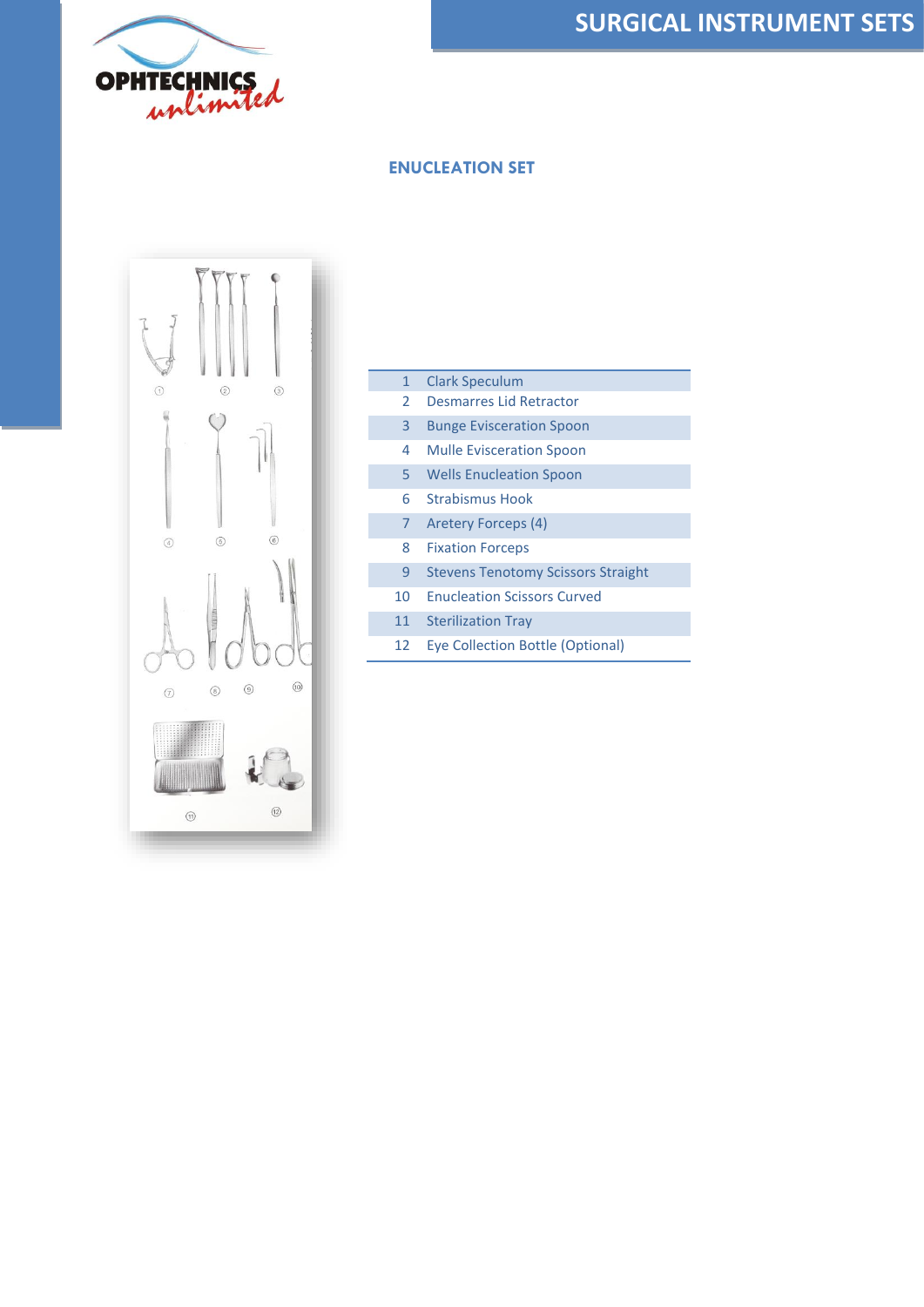

# $\circledcirc \circledcirc \circledcirc$  $\circledcirc$  $(1)$   $(1)$   $(1)$   $(1)$   $(1)$  $(15)$  $\widehat{16}$  $(17)(18)$  $(20)$ 21 22 23 24  $(25)$  $(19)$  $(26)$  $\circled{3}$ 29 30 31  $\circled{3}$  $(27)$  $(28)$

#### **LACHRYMAL/DCR SET**

- Cook Speculum Adjustable
- Lid Retractor
- Cat Paw Retractor (2)
- Mueller Retractor
- Bone Drill
- Blade Breaker & Holder
- Lachrymal Sac Dissector Double Ended
- Kerrison Bone Punch
- Beyur Bone Rongeur
- Lachrymal Chisel
- Bone Gauge
- Periosteal Elevator Double Ended
- Traquair Elevator Double Ended
- Mallet
- Nasal Speculum
- Nasal Packing Forceps
- Pigtail Probe Double Ended
- Lachrymal Dilator (Set of 3)
- Bowman's Lachrymal Probe (Set of 4)
- Lachrymal Intubation Set
- Jayles Fixation cum Cornela Forceps
- Dressing Forceps Serrated Jaws
- Moorefield Conjunctival Forceps
- Westcott Tenotomy Scissors
- Eye Scissors
- Strabismus Scissors
- Needle Holder Castroveijo Long
- Kalt Needle Holder with Lock
- AC Wash Cannula
- Randolf Cyclodialysis Cannula
- Lachrymal Cannula
- Silicone Bulb with Connector
- Sterilization Tray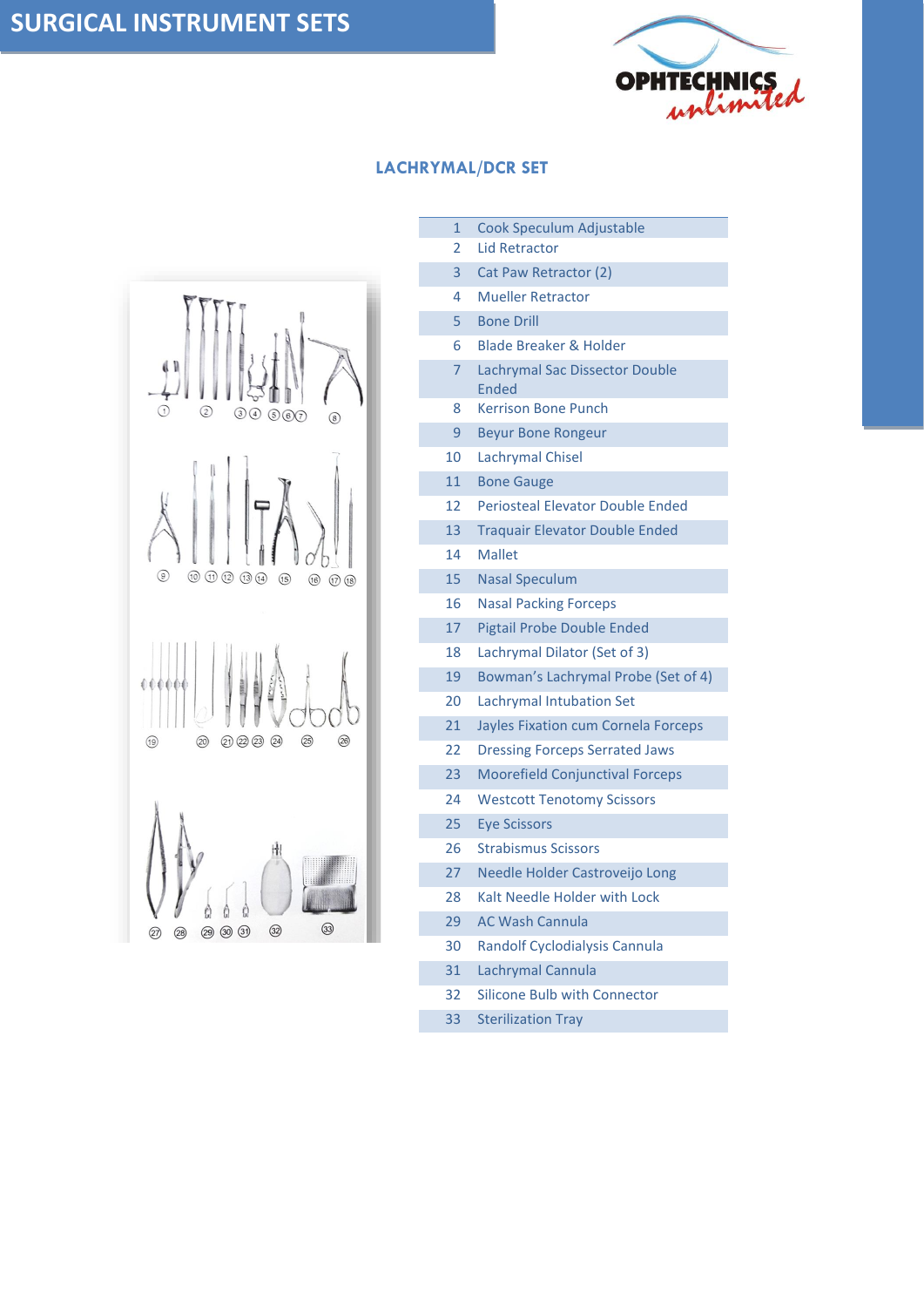

### **SURGICAL INSTRUMENT SETS**



| $\circled{2}$<br>î                           | $_{\tiny\textregistered}$<br>ı<br>ì<br>$\circledcirc$<br>$\circledS$<br>$\circledS$                                                                                                                     |
|----------------------------------------------|---------------------------------------------------------------------------------------------------------------------------------------------------------------------------------------------------------|
| $\odot$<br>$\circledcirc$<br>$\circledS$     | $\circledR$<br>$\circledcirc$                                                                                                                                                                           |
| ā<br>$\odot$<br>$\circledR$<br>$\circledR$   | $\circledR$<br>$\circledR$<br>$\circledR$<br>$\circledR$                                                                                                                                                |
| $\circledR$<br>$\circledcirc$<br>$\circledR$ | <br><b>MAXWELLERS</b><br><b>MARSHAM</b><br><br><br><br><br><br><br>■ 第 第 第 第 第 第 第 第 第<br><br><br><b>PARADICAL PROPERTY</b><br><br><b>NAMES OF GROOM</b><br><b>STATISTICS</b><br><b>CONTRACTOR</b><br>Ø |

|    | $\mathbf{1}$ | <b>Clarks Eye Speculum</b>                               |
|----|--------------|----------------------------------------------------------|
|    | 2            | Localizer                                                |
|    | 3            | <b>Gas Detachment Hook</b>                               |
|    | 4            | <b>Wilson Foreign Body Forceps</b>                       |
|    | 5            | <b>Vitrectomy Scissors Horizontal</b>                    |
|    | 6            | Foreign Body Forceps Vertical                            |
|    | 7            | <b>Vitrectomy Forceps Horizontal</b>                     |
|    | 8            | Towel Clip Cross Action (2)                              |
|    | 9            | <b>Artery Forceps Straight</b>                           |
|    | 10           | <b>Artery Forceps Curved</b>                             |
|    | 11           | <b>Hess Iris Forceps Toothed</b>                         |
|    | 12           | <b>Hoskins Corneal Forceps</b>                           |
|    | 13           | <b>Corneal Forceps Toothed</b>                           |
|    | 14           | <b>Kelman McPherson Forceps</b>                          |
|    | 15           | <b>Superior Rectus Forceps</b>                           |
|    | 16           | <b>St Martins Corneal cum Fixation</b><br><b>Forceps</b> |
|    | 17           | <b>Vannas Scissors</b>                                   |
|    | 18           | Needle Holder Barraquer                                  |
|    | 19           | Angular Cannula                                          |
|    | 20           | <b>AC Wash Cannula</b>                                   |
|    | 21           | <b>Sterilization Tray</b>                                |
|    |              | <b>Other Optional Instruments</b>                        |
| 22 |              | <b>Sleeve Spreading Forceps</b>                          |
| 23 |              | <b>Plug Holding Forceps</b>                              |
|    | 24           | <b>Pluggers Holding Forceps</b>                          |
| 25 |              | <b>Membrane Scratcher</b>                                |
|    | 26           | <b>Membrane Peeler</b>                                   |
| 27 |              | Pluggers (2)                                             |
| 28 |              | <b>Membrane Spatula Curved</b>                           |
|    | 29           | <b>Membrane Spatula Pointed Tip</b>                      |
| 30 |              | Membrane Spatula Hooked                                  |
| 31 |              | Membrane Spatula Knob                                    |
|    |              |                                                          |

Infusion Cannula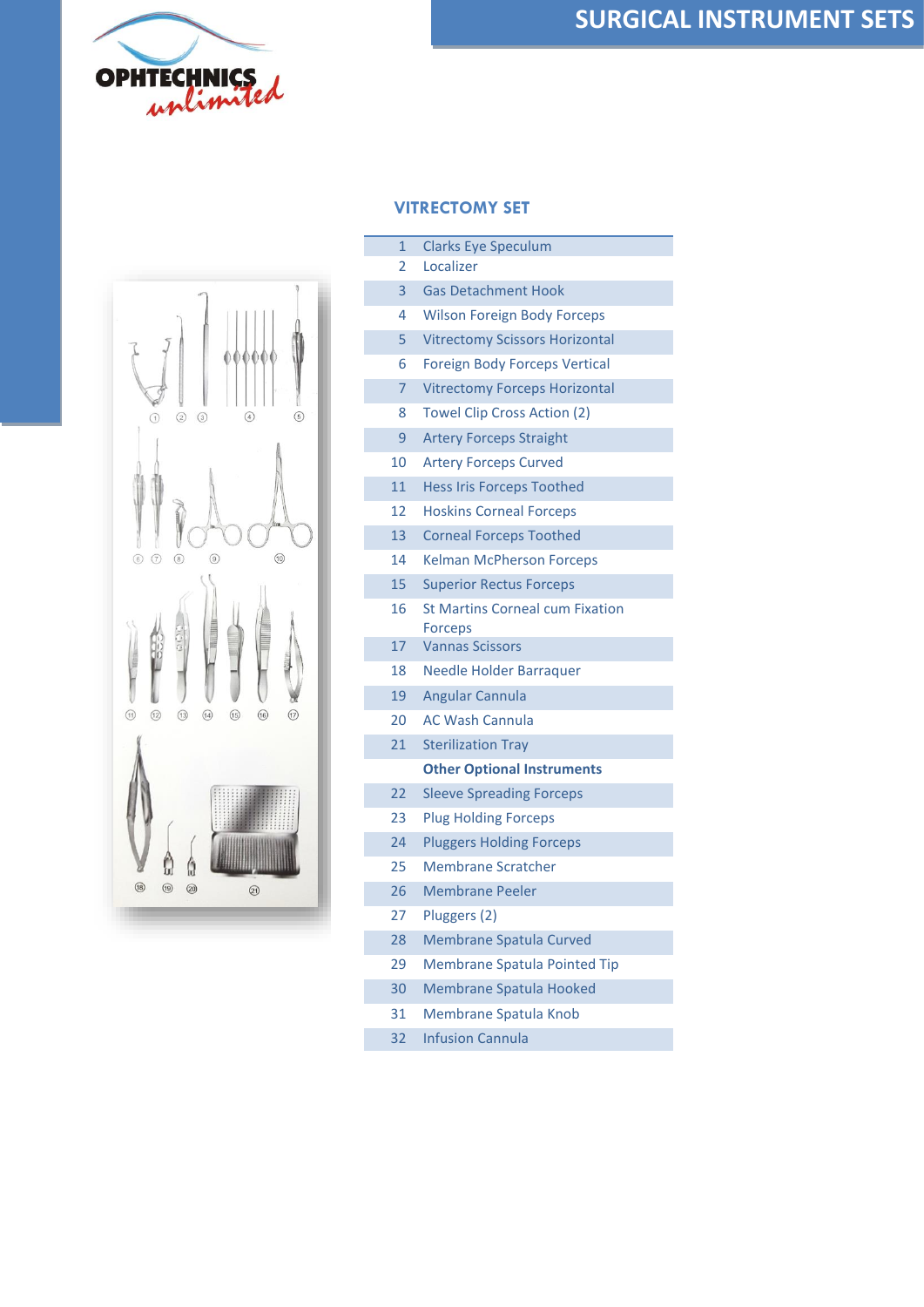



| $\overline{1}$ | Entropion clamp right                   |
|----------------|-----------------------------------------|
| 2              | <b>Entropion clamp left</b>             |
| 3              | Ptosis clamp                            |
| 4              | Hunt chalazion clamp                    |
| 5              | Desmarres chalazion clamp               |
| 6              | Ayer chalazian clamp                    |
| 7              | Castroviejo forceps 1X2 teeth           |
| 8              | Jeweller forceps                        |
| 9              | Harms tying forceps straight            |
| 10             | Harms tying forceps curved              |
| 11             | <b>Dressing forceps</b>                 |
| 12             | Paton tying forceps                     |
| 13             | <b>Towel clips</b>                      |
| 14             | Barraquer needle holder                 |
| 15             | <b>Westcott tenotomy scissors</b>       |
| 16             | Westcott tenotomy scissors sharp<br>tip |
| 17             | <b>Stevens tentomy scissors</b>         |
| 18             | Conjunctival scissors curved            |
| 19             | Artery forceps curved                   |
| 20             | Artery forceps straight                 |
| 21             | Castroviejo needle holder curved        |
|                | Williams eye speculum                   |
| 22             | Castroviejo caliper                     |
| 23             | Kalt needle holder                      |
| 24             | Jaeger lid spatula                      |
| 25             | <b>Bishop Harmon cannula</b>            |
| 26             | <b>Irrigating silicon bulb</b>          |
| 27             | Lid retractor                           |
| 28             | <b>Double fixation hook</b>             |
| 29             | Chalazion curette                       |
| 30             | Bard packer blade no.15                 |
| 31             | Bard packer handle no.9                 |
| 32             | <b>Graefe hook</b>                      |
| 33             | Jamson hook                             |
| 34             | <b>Blade holder</b>                     |
| 35             | <b>Sterilizing Case</b>                 |